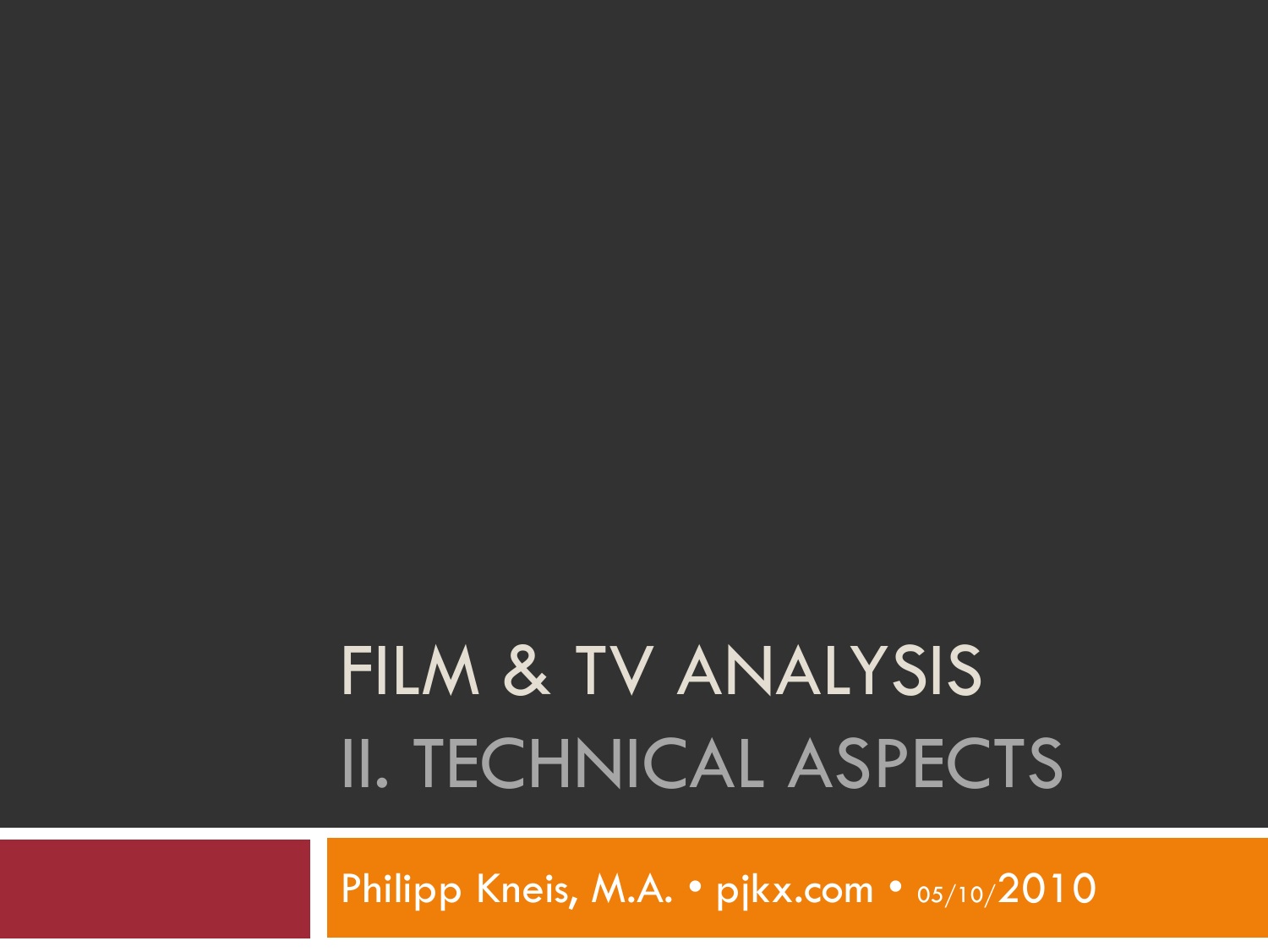### Introduction

1. What is it *About*?

- □ 2. Mise en Scène
- □ 3. Cinematography

□ 4. Editing and Postproduction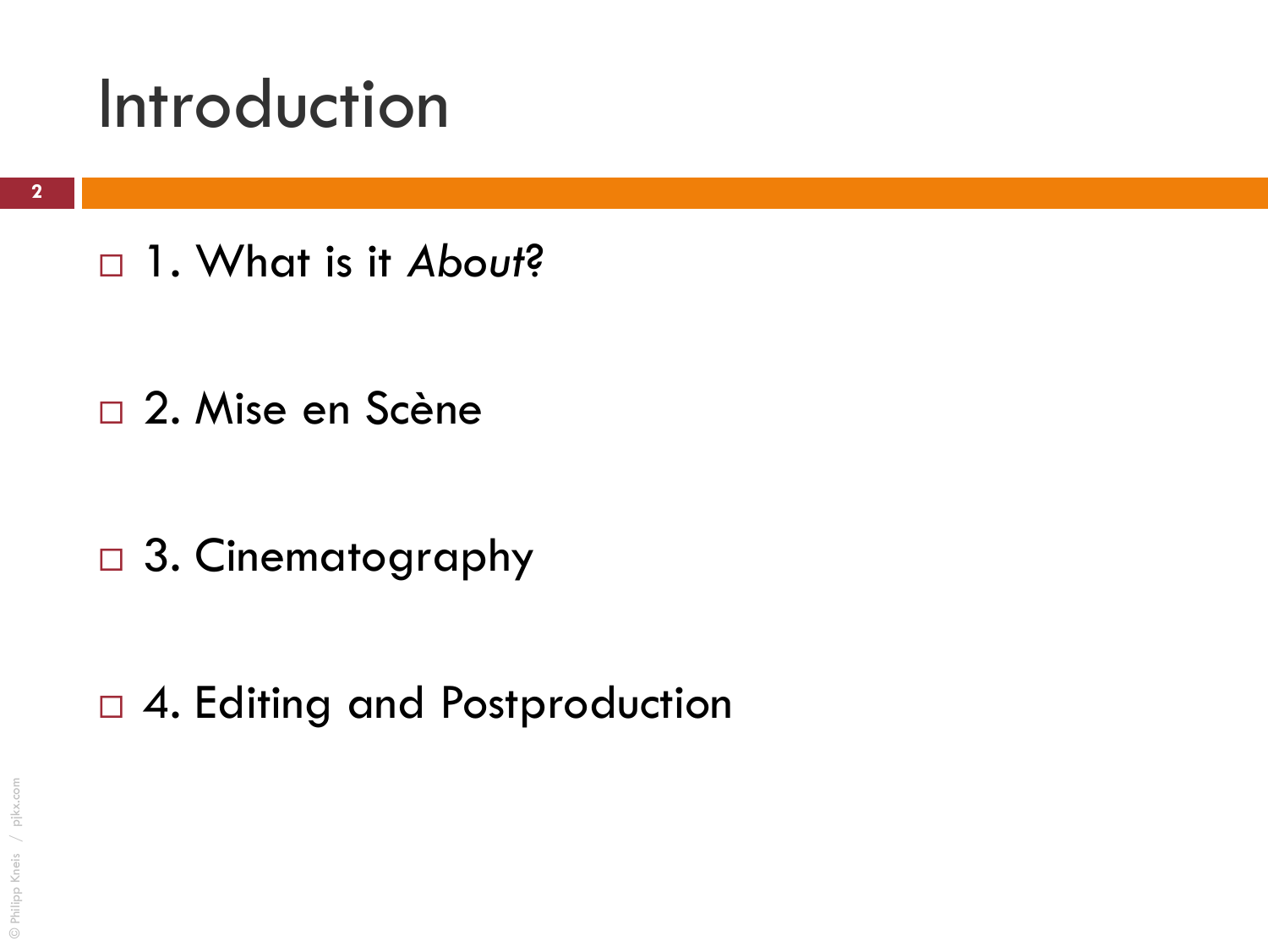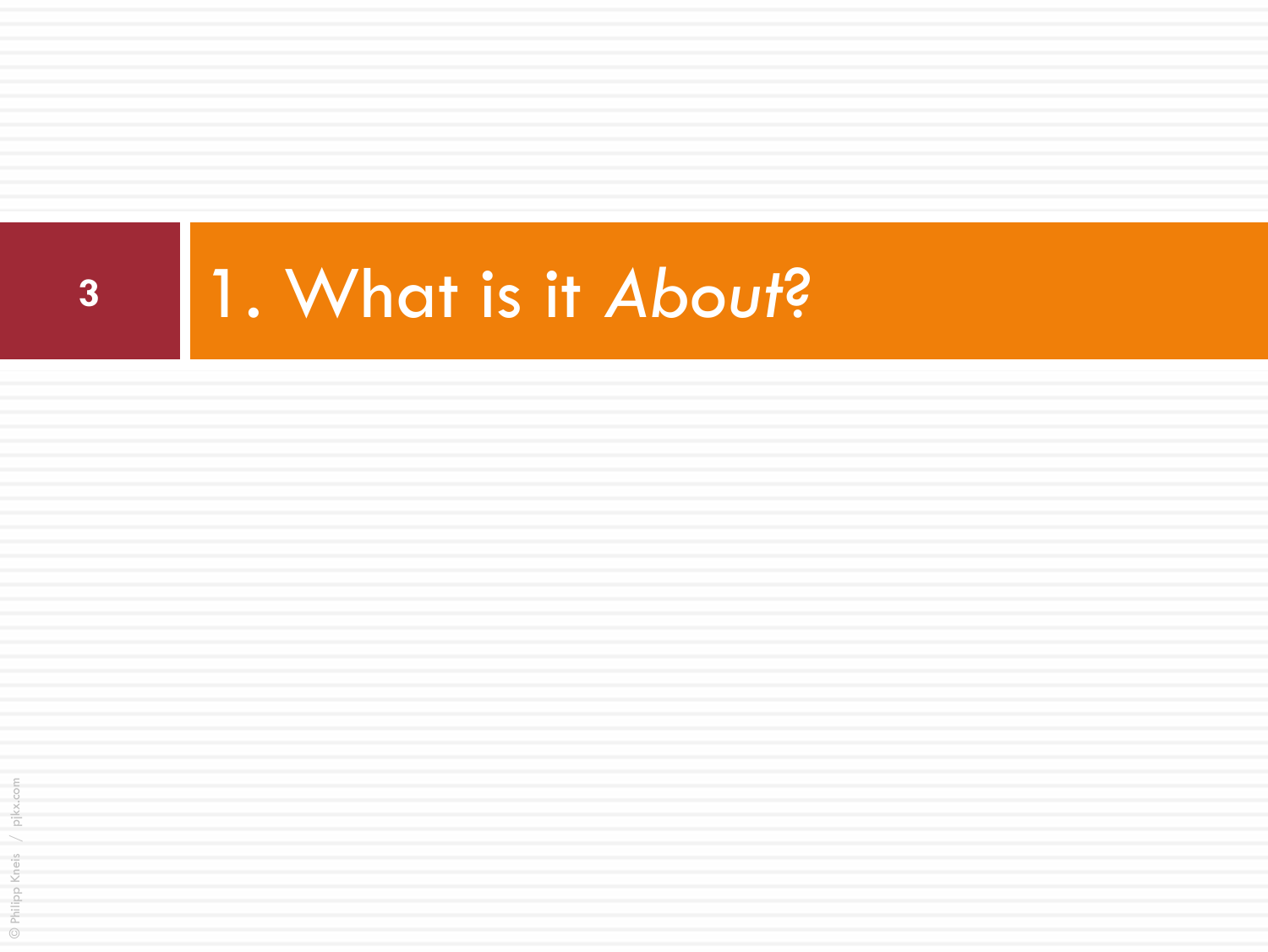- $\Box$  filmic media tells a story through
	- **<u>n</u>** images
		- meticulously prepared and set up...
		- ...in scenes composed of several shots
		- edited to guide a narrative
	- **a** and sound
		- dialog
		- soundtrack
		- $\blacksquare$  music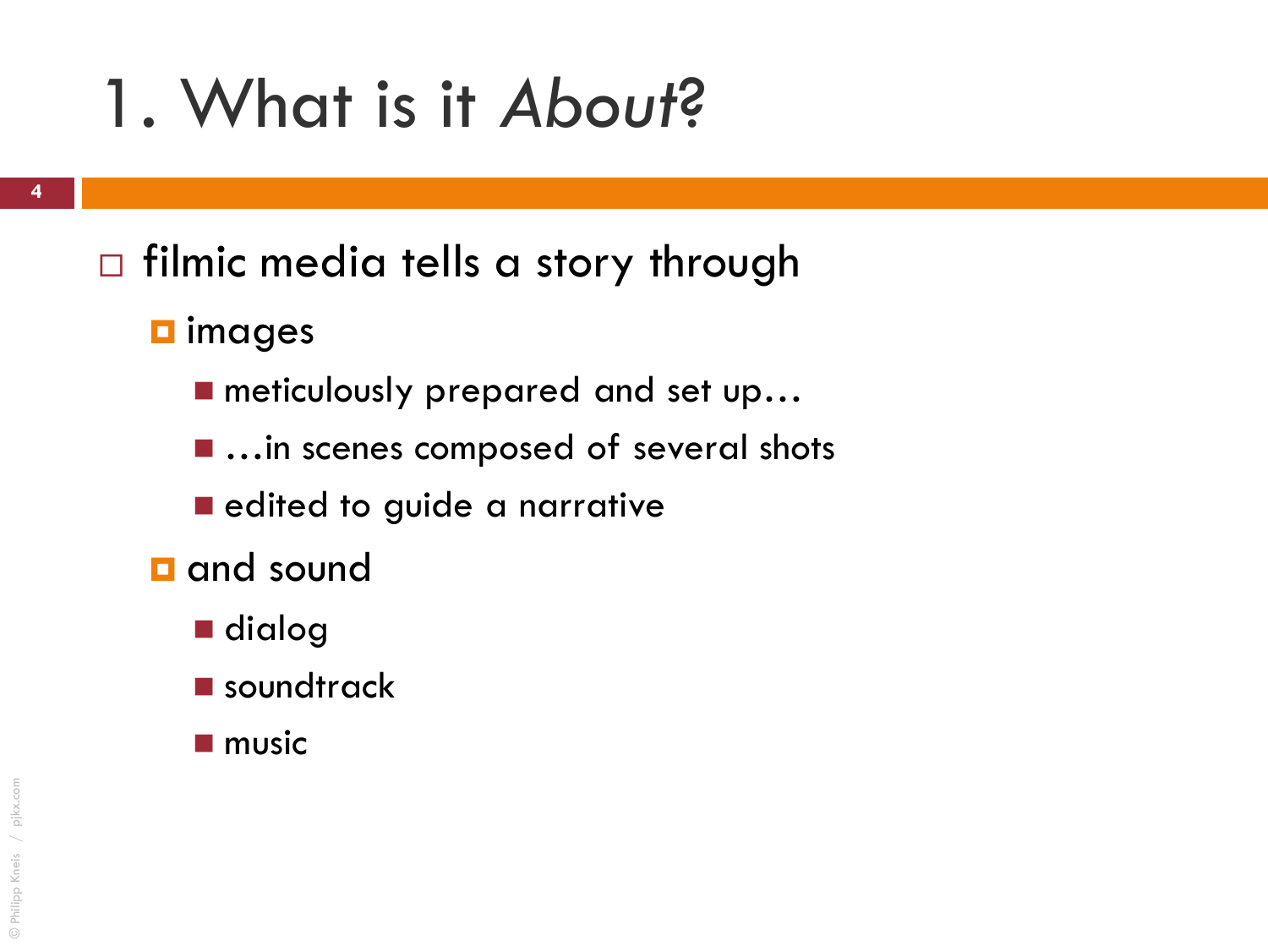**English** Blue Velvet (David Lynch, 1986) **WOVERTURE, Opening** 00:00:00 - 00:04:05 Overture, Curtain, Mood, Tracking, Irony, Theme, Imagery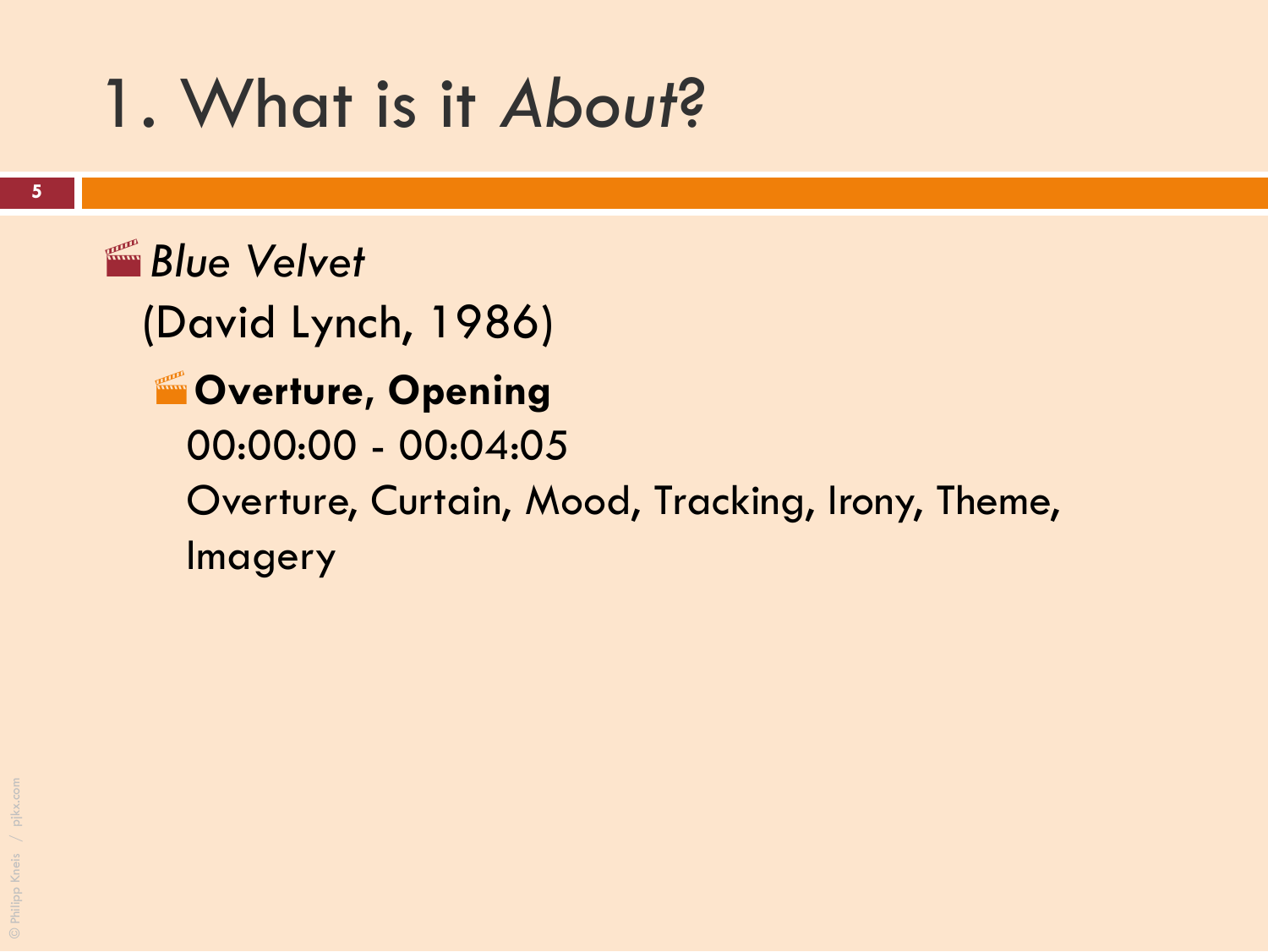- film oftentimes looks "natural" and simple
- yet this is the *result* of careful planning and execution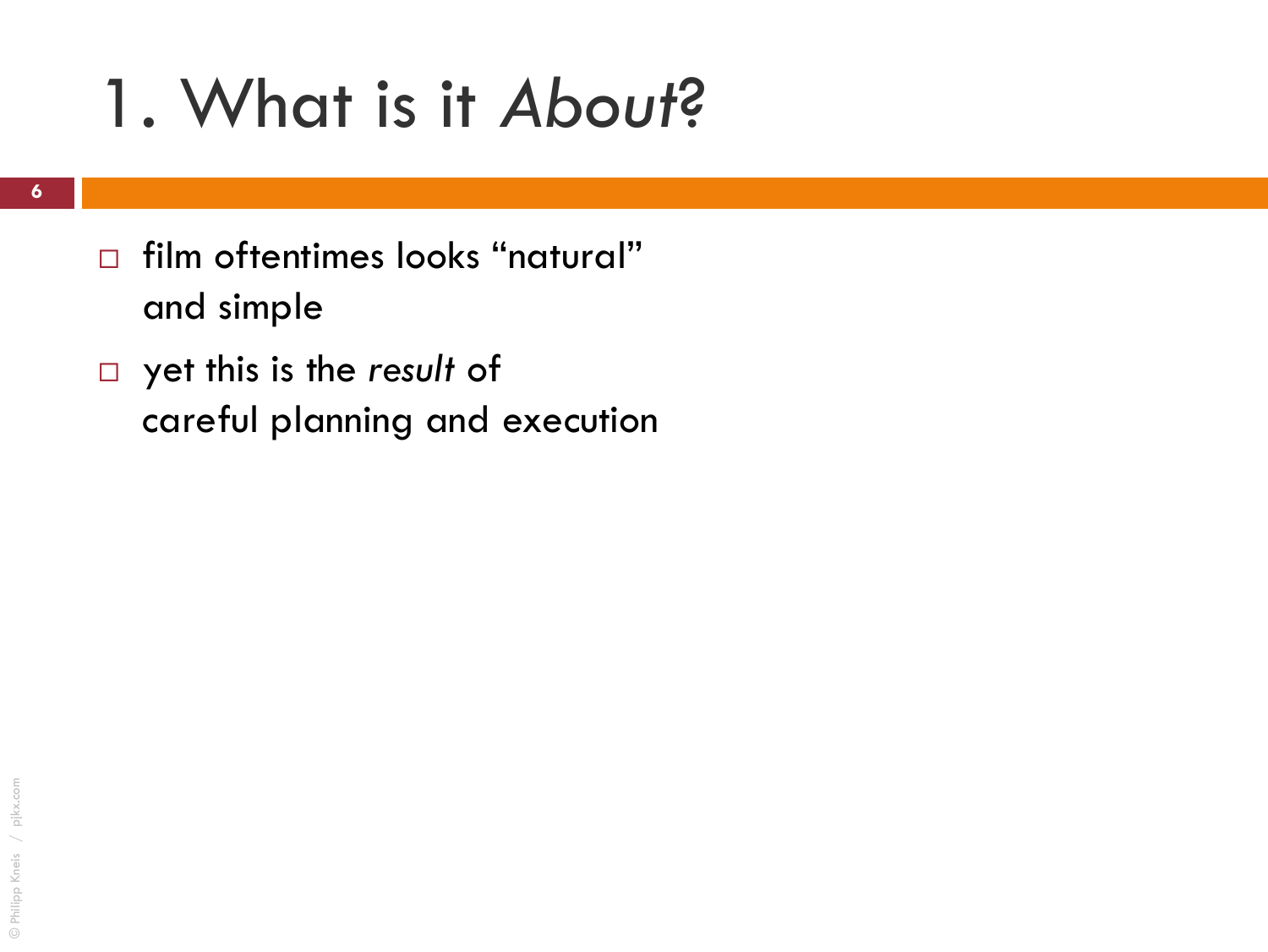- **7**
- $\Box$  In order to achieve this, several things are needed:
	- Studio or outside Set (or computer/drawing board for animated)
	- **E** Artistic, Technical and other Staff
	- **O** Cast
	- **O** Treatment --- Screenplay
	- **D** Storybooks
	- **Q** Locations, Sets, Equipment, Lighting etc. ■ Wardrobe, Make-up, Special/Visual Effects, Stunts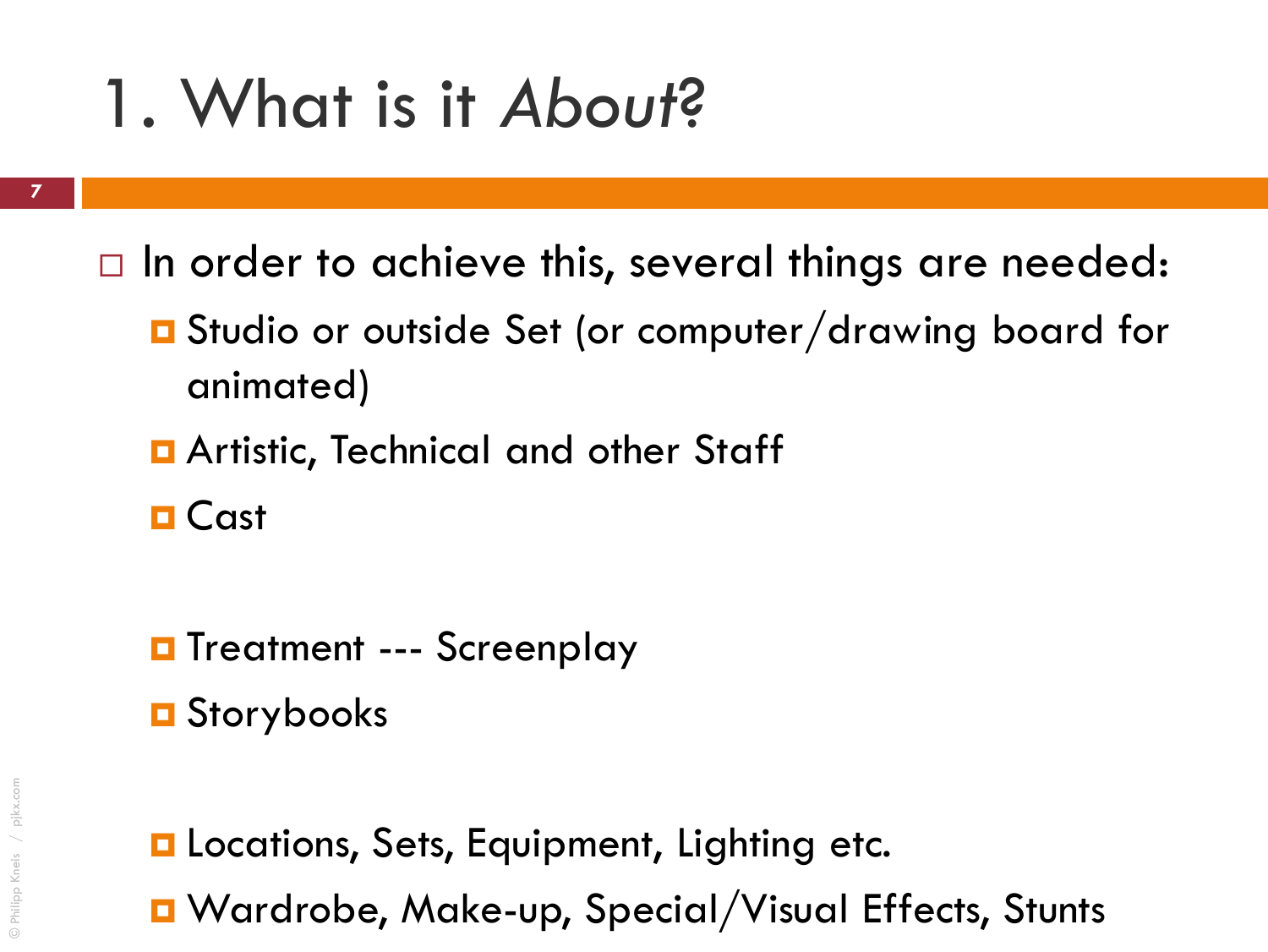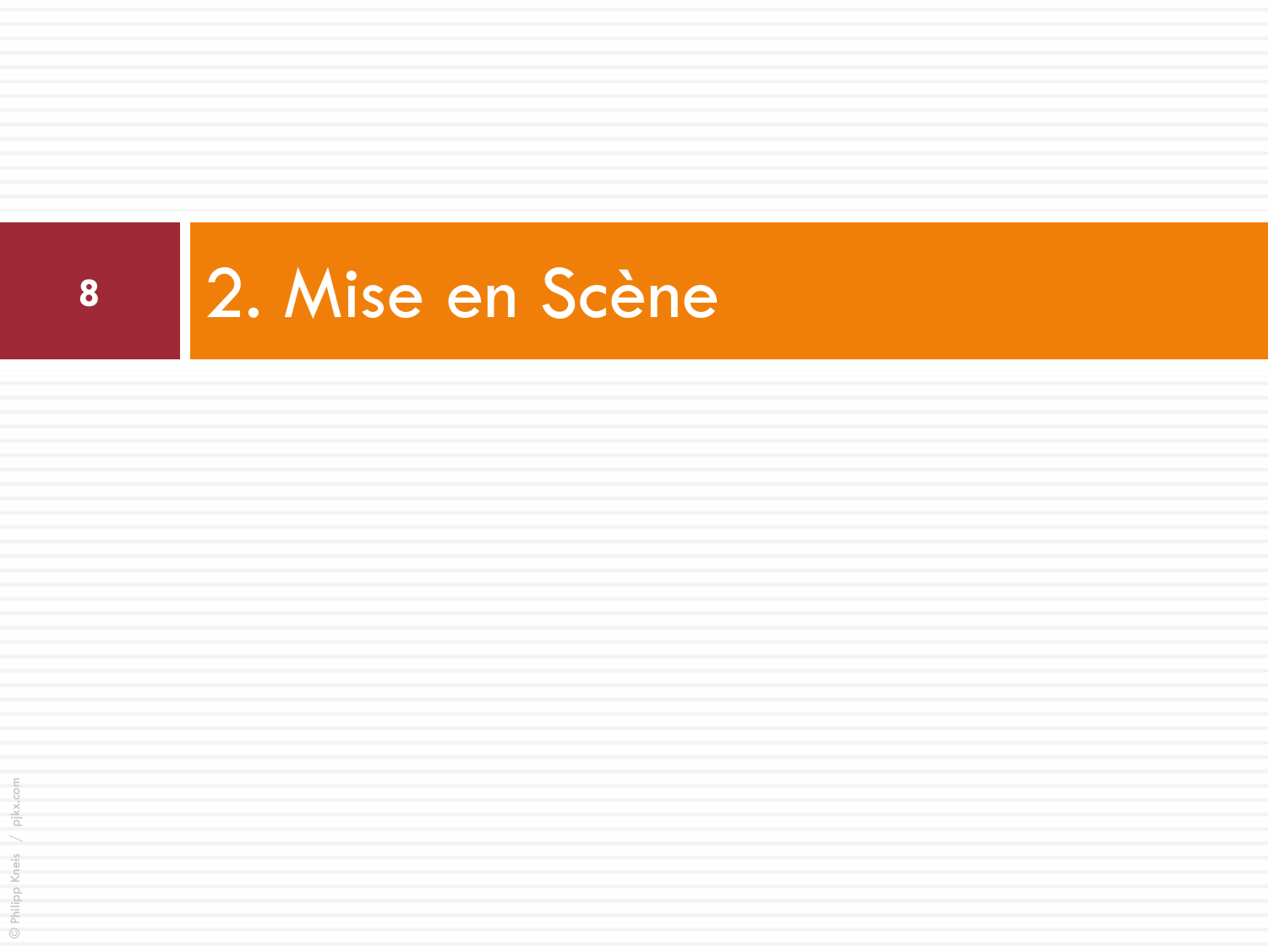### 2. Mise en Scène

- **9**
- □ Design: look of the settings, props, lighting, actors
- □ Composition: organization, distribution, balance, general relationship of actors and objects (Barzam, *Looking at Movies*, 92)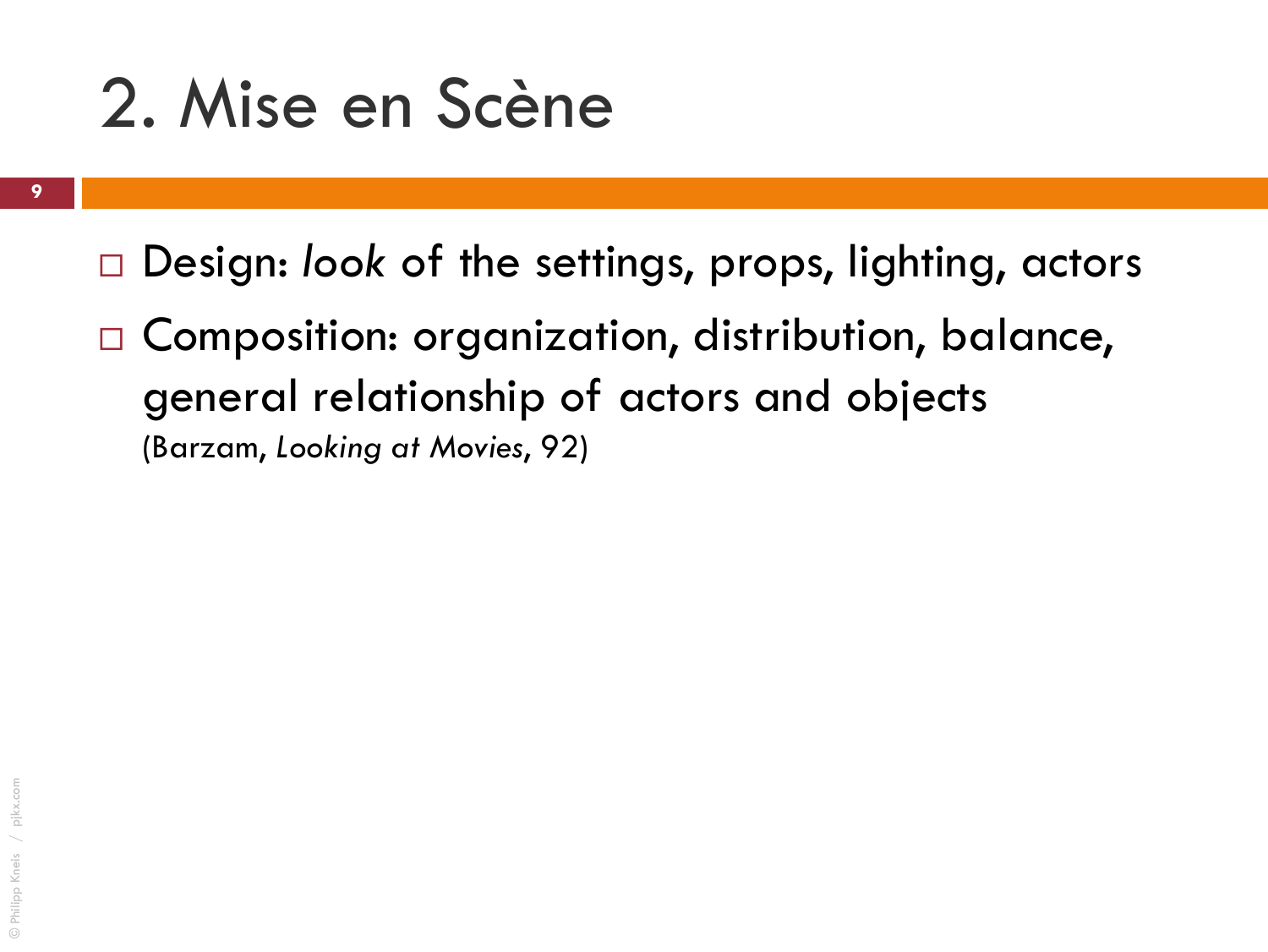### 2. Mise en Scène

**10**

#### □ Picture Composition --- Thirds



© Philipp Kneis / pjkx.com pikx.cor © Philipp Kneis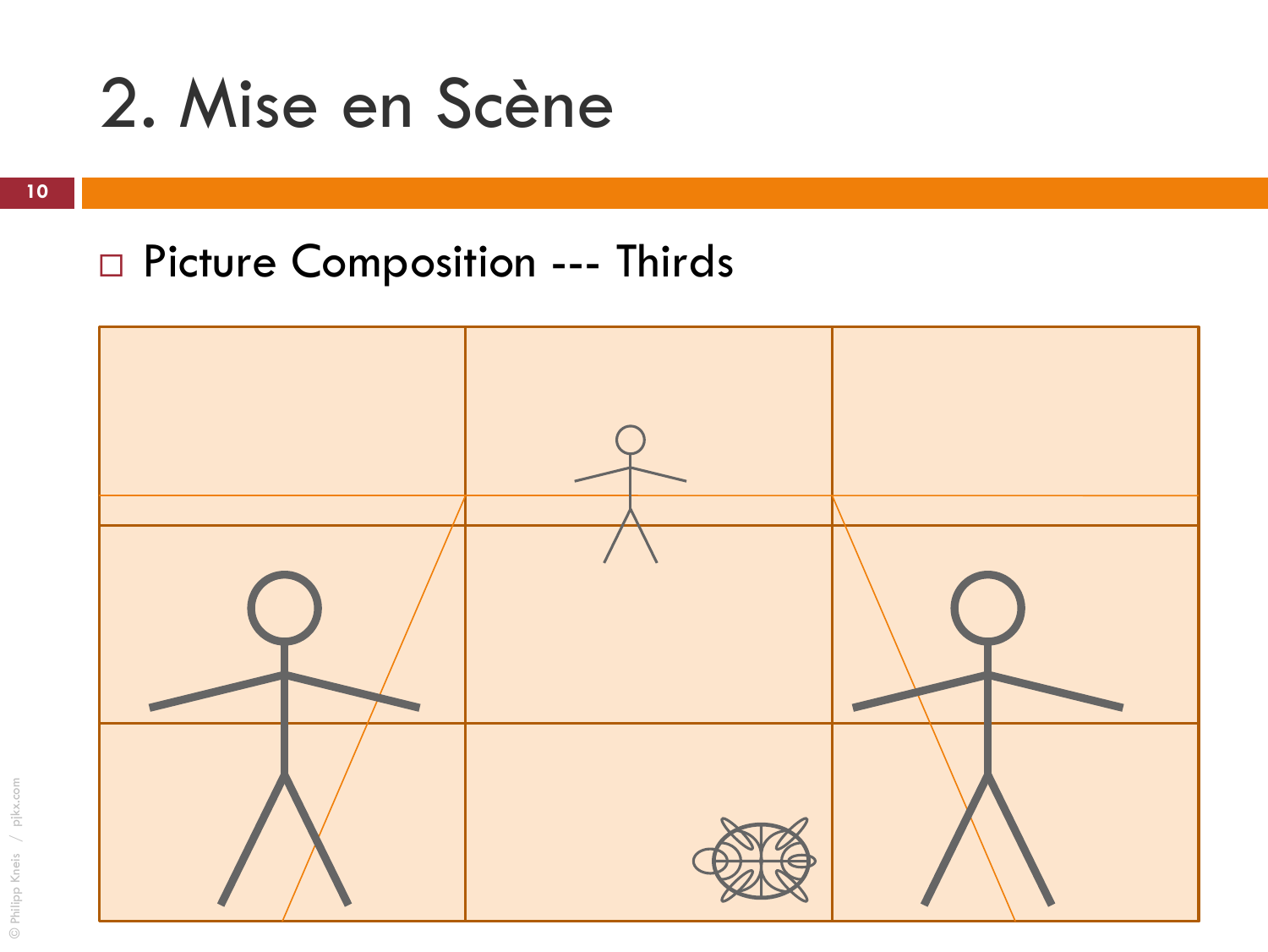### 2. Mise en Scène

*The Black Dahlia*

(Brian de Palma, 2006)

#### **Massacre - Murder victim discovered**

00:19:40 - 00:24:40 Extreme Long Shot, Moving Camera, Mise en Scène, What is Shown, What Not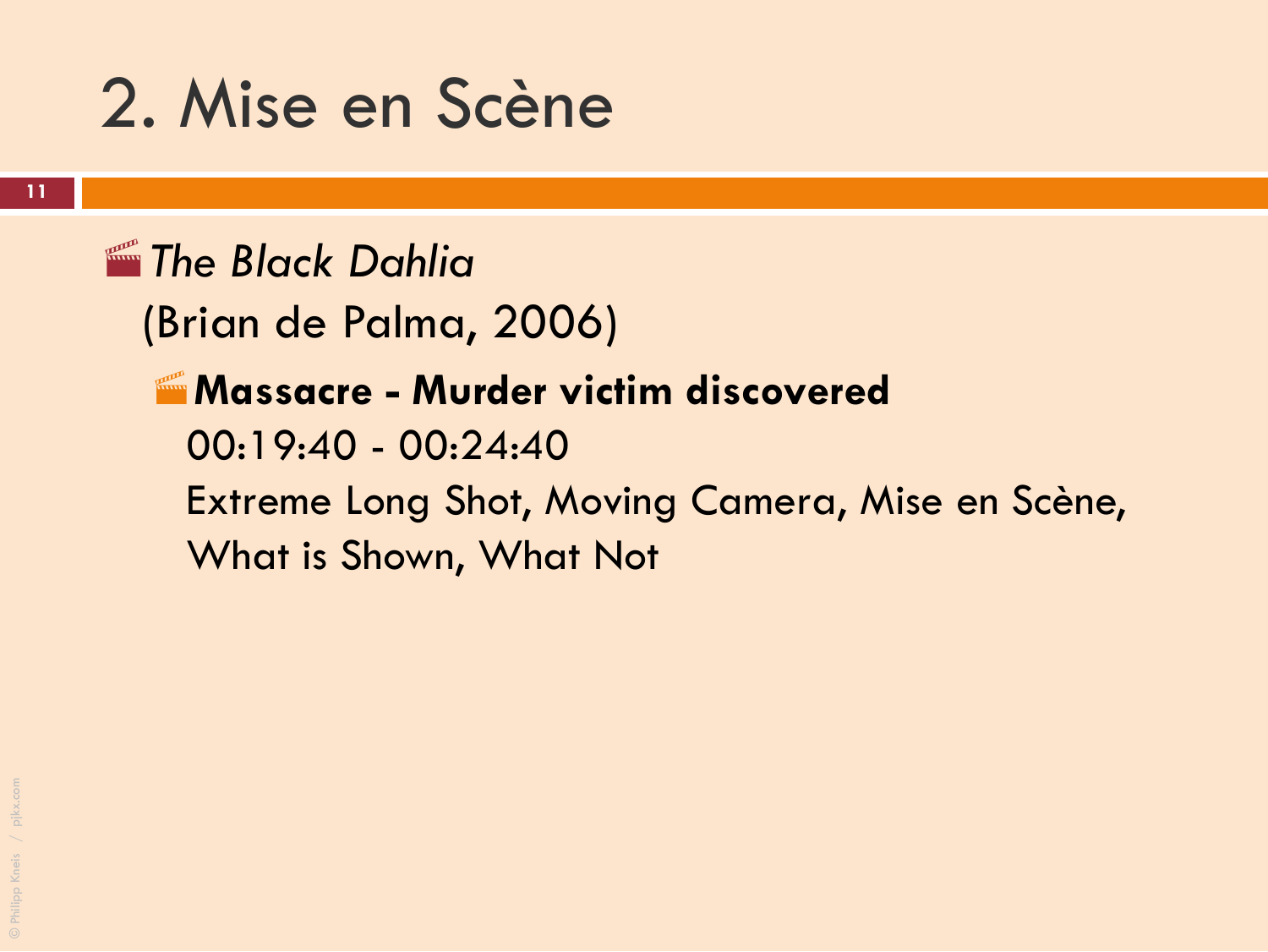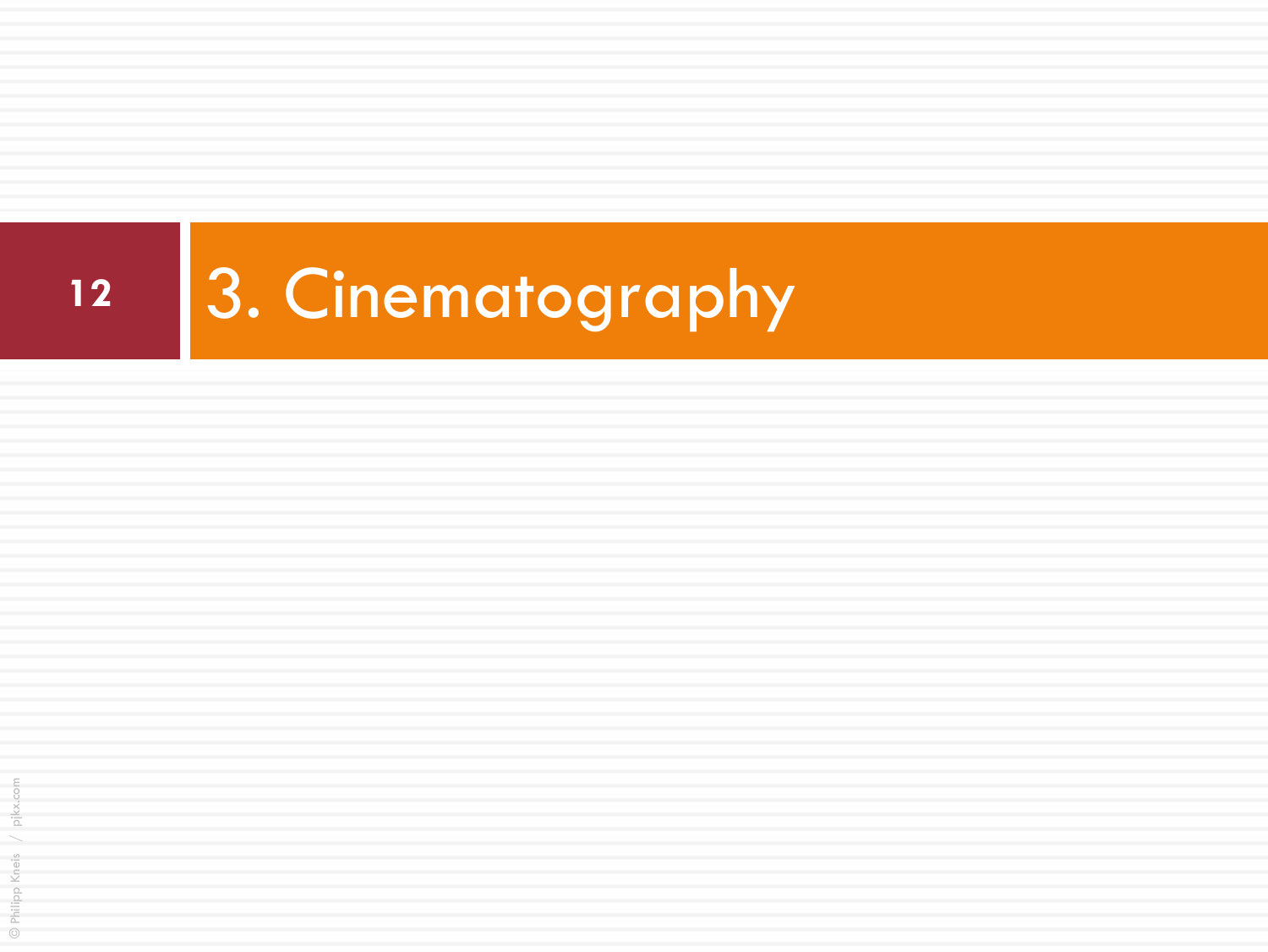#### □ The actual camera work:

- **<u>n</u>** lighting
- $\Box$  angles
- $\Box$  color
- **D** overall style
- $\Box$  lenses
- **n** framing of a shot
- $\blacksquare$  depth
- **D** framing and point of view
- **D** speed and length of a shot
- **D** CGI

□ supervised by Director of Photography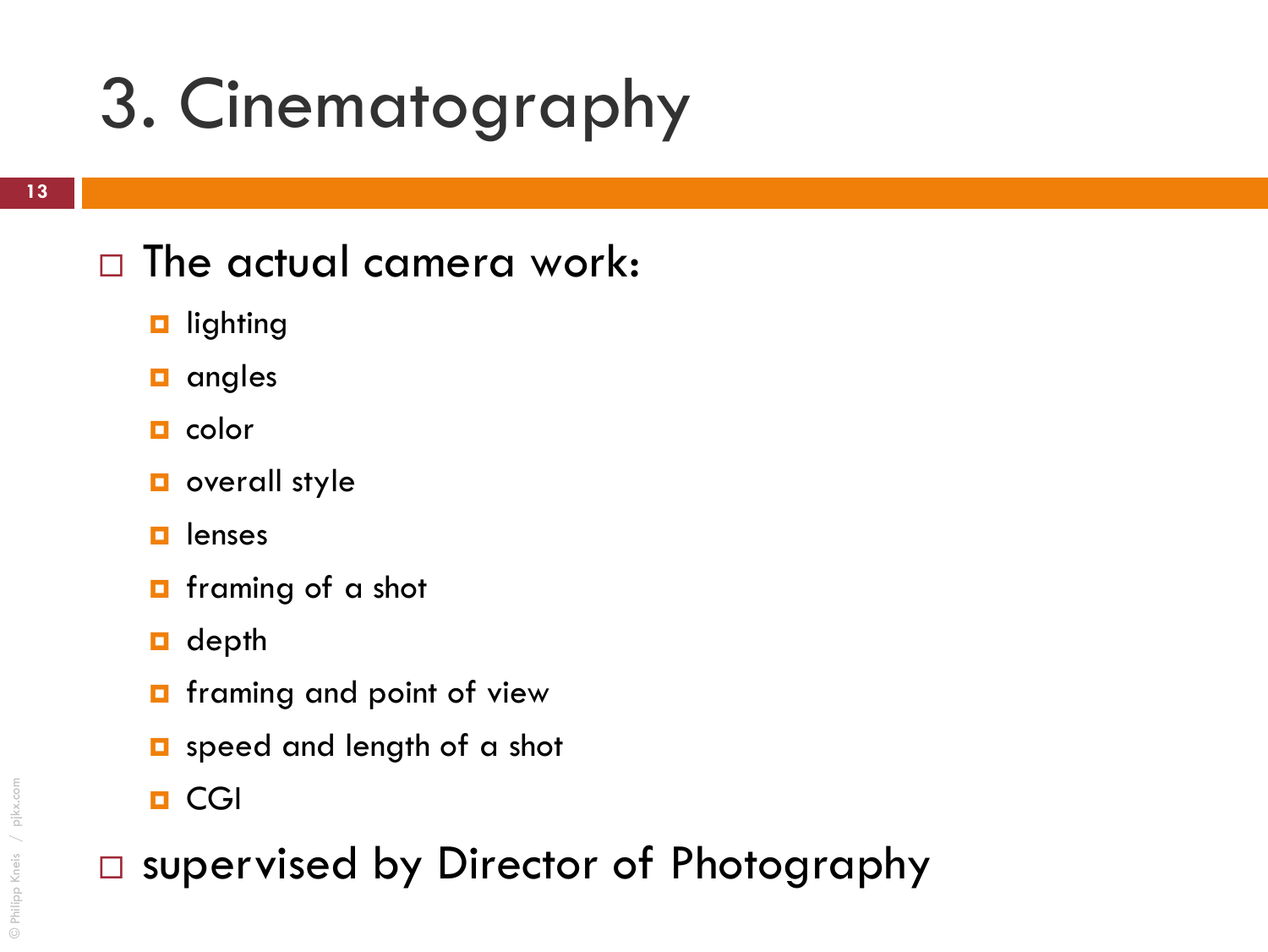- □ 3.1. Lighting
- □ 3.2. Distance / Field Size
- □ 3.3. Perspective
- □ 3.4. Moving Camera
- □ 3.5. Number of Shots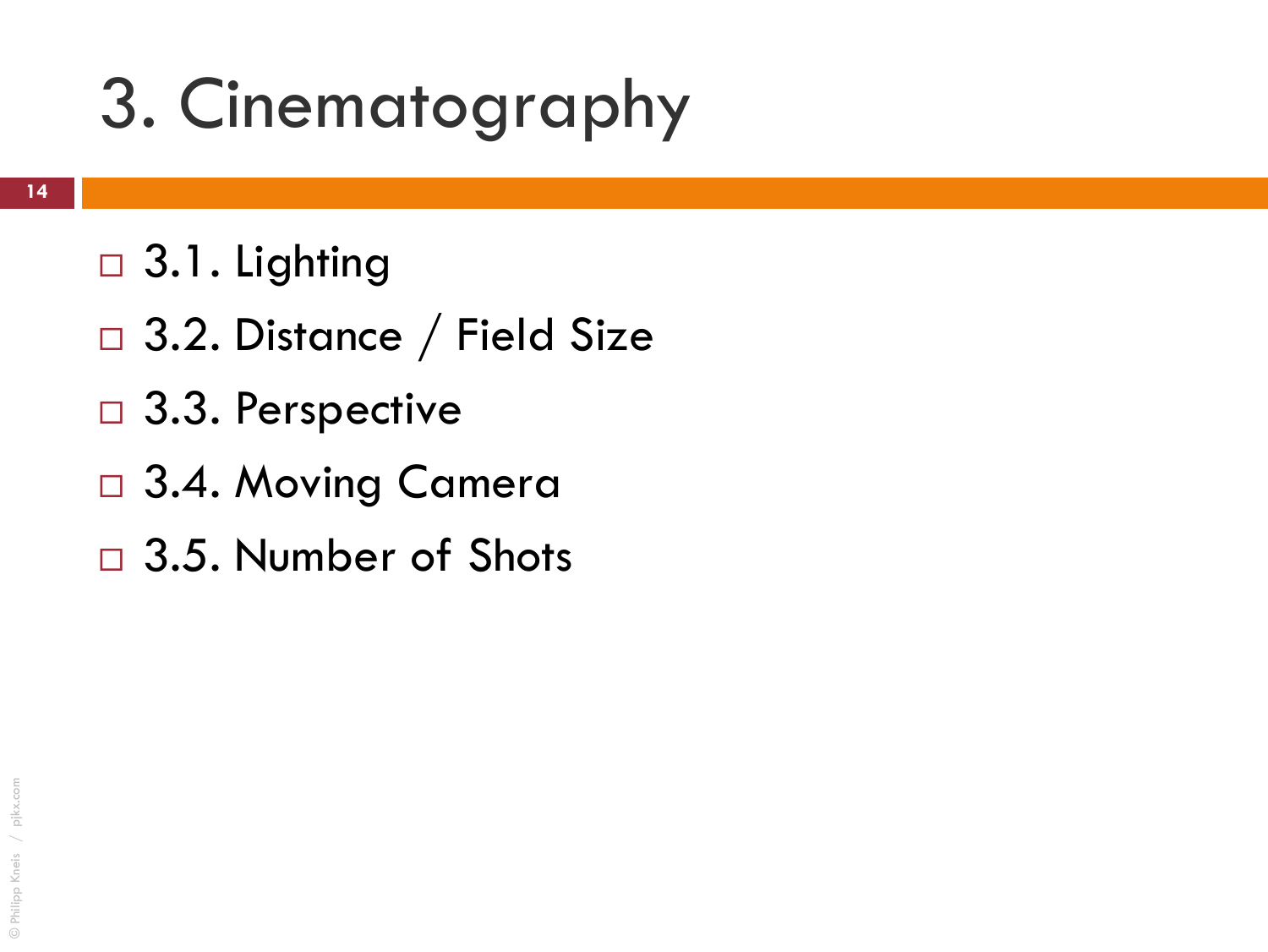#### *Birth*

(Jonathan Glazer, 2004)

#### **Cpening**

00:00:00 - 00:04:13 Dolly Crane, POV, Music, Symbolism

#### **Opera**

00:24:20 - 00:28:00 Extreme Close-Up --- Function?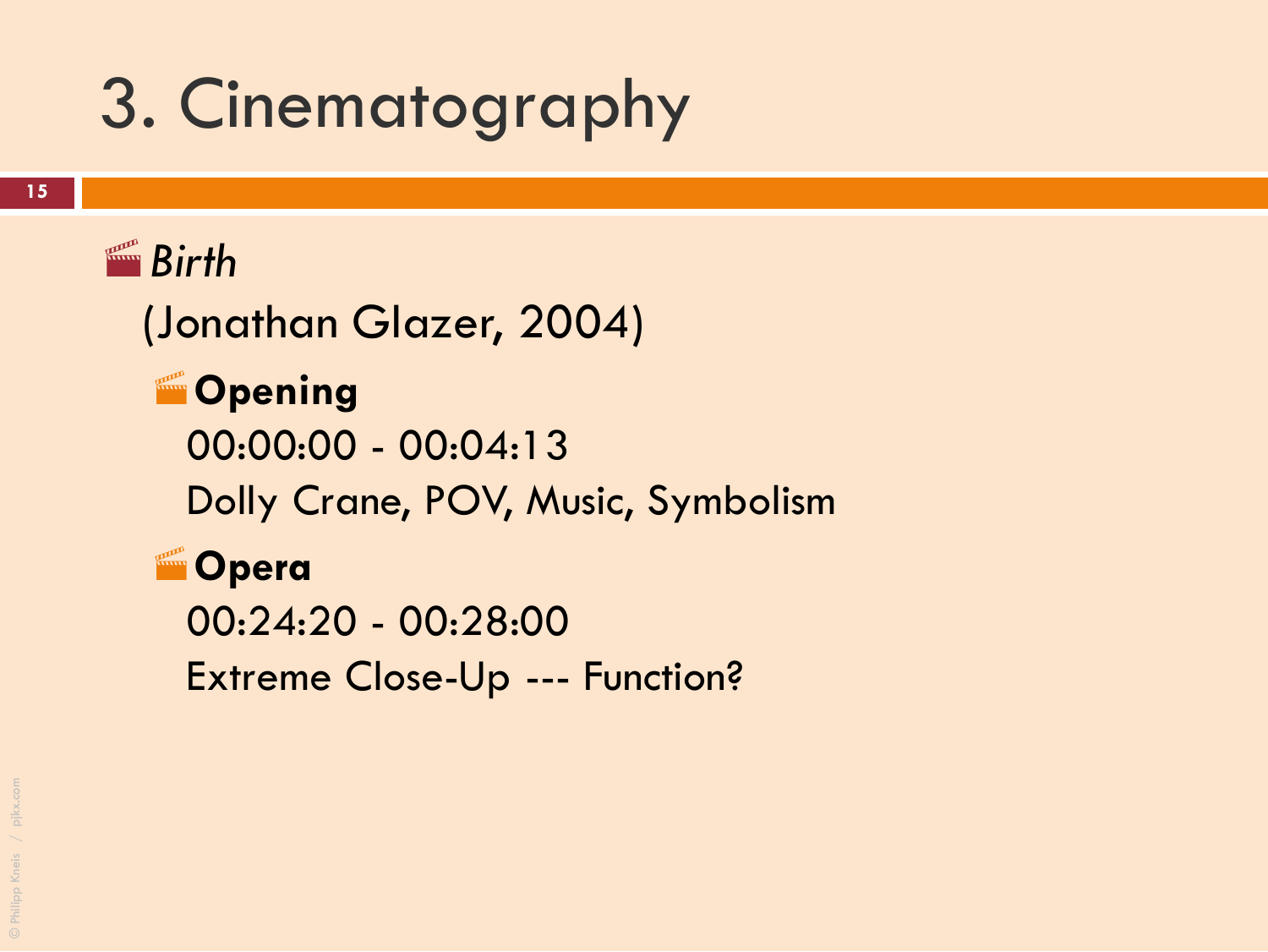# 3.1. Lighting

- □ 3-Point-Lighting
	- **Back Light**
	- **D** Fill Light
	- **E** Key Light



#### □ Keys:

- High Key: almost no contrasts (e.g. scenes in *2001*)
- **D** Natural (e.g. most comedies and drama)
- **L** Low Key: stark contrasts (e.g. horror)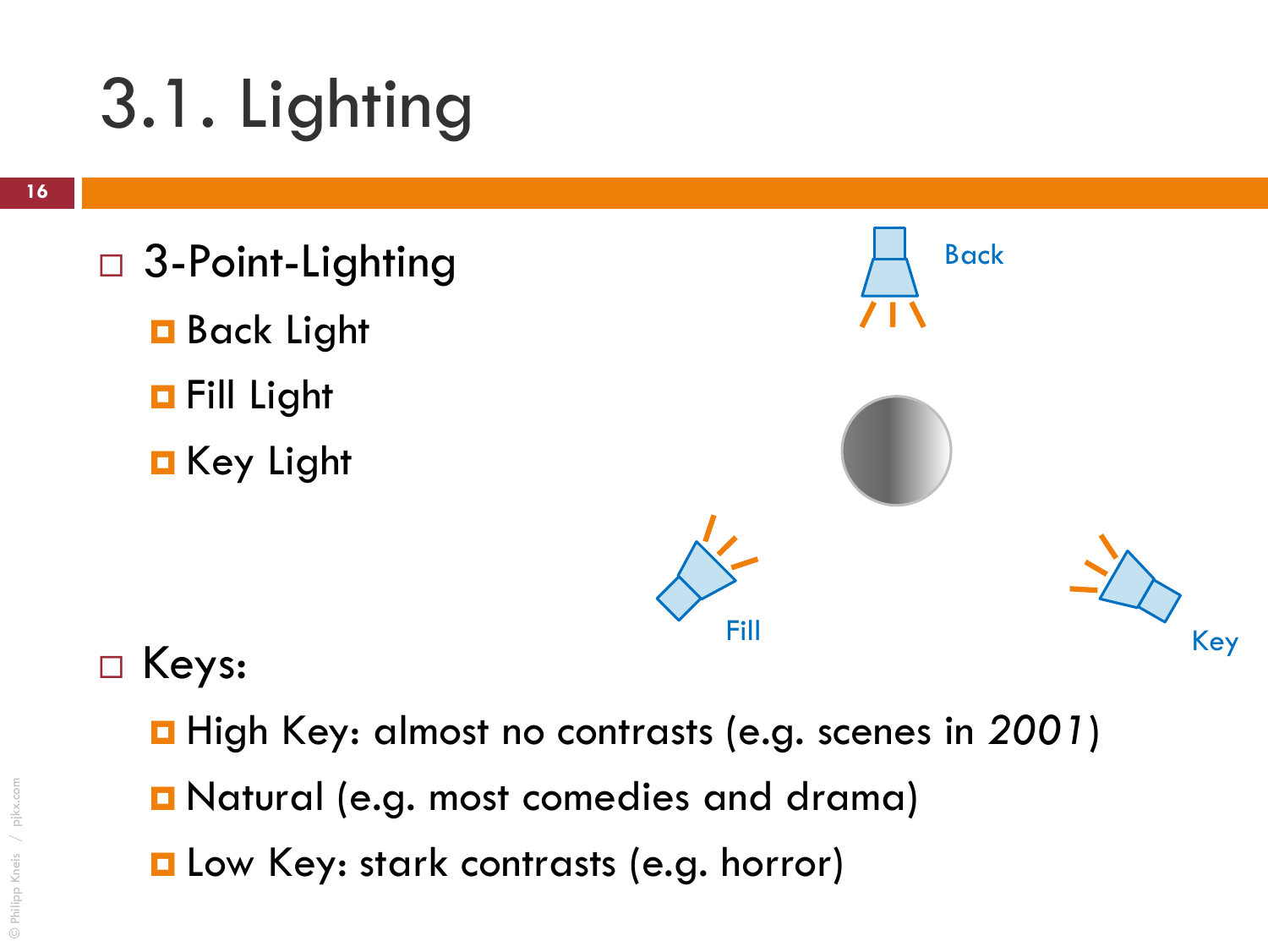## 3.2. Distance / Field Size

**17**

□ Long Shots: Establishing a Scene; Closer Shots: Detail/Emotions



Extreme Long Shot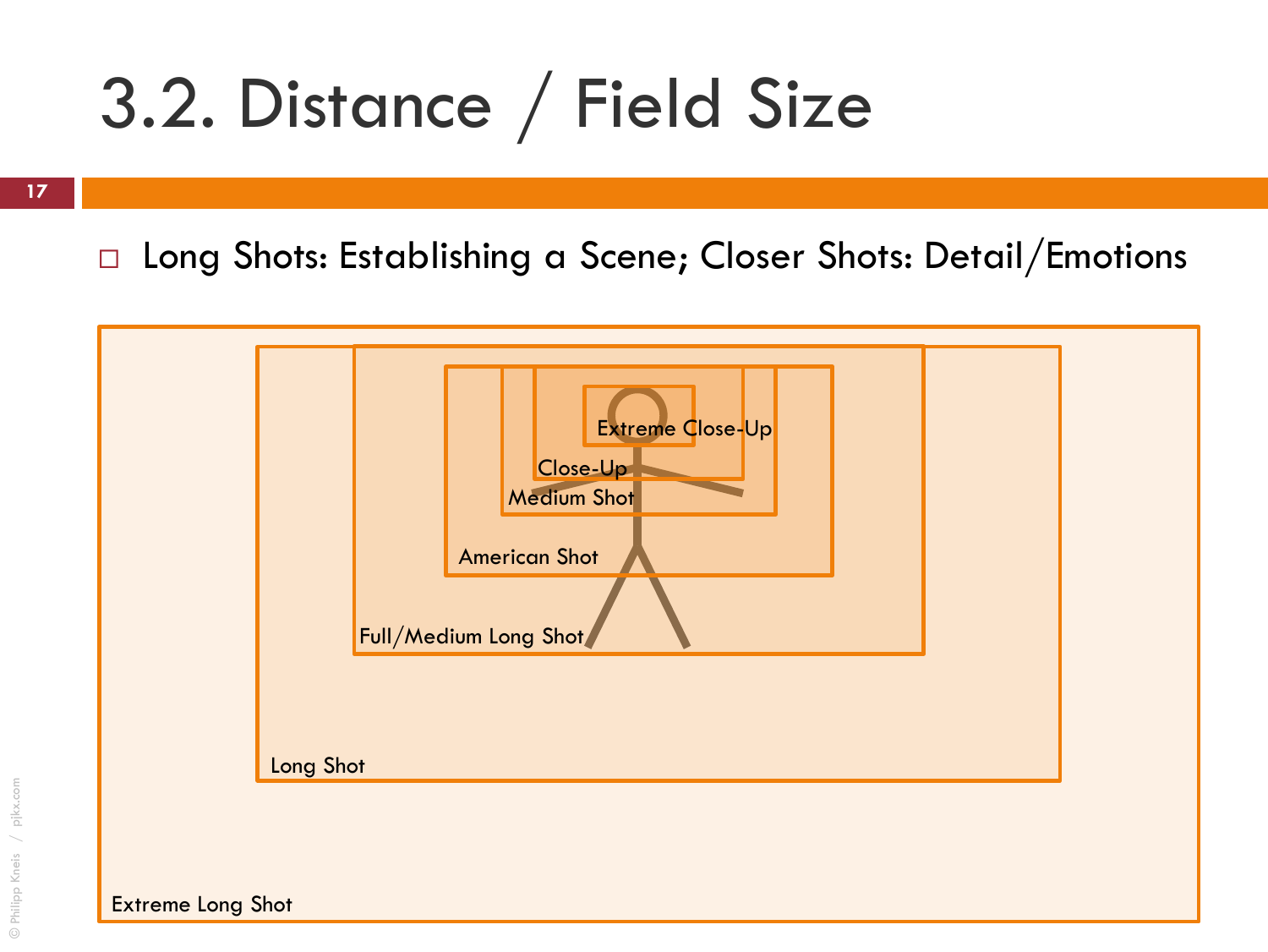*Per qualche dollaro in più (For a Few Dollars More) (Sergio Leone 1965)*

**Copening** 00:00:00 - 00:02:00 Extreme Long Shot

#### **Climax**

01:56:30 - 02:01:25

Close-Ups, Music (on/off) --- Guiding of Narration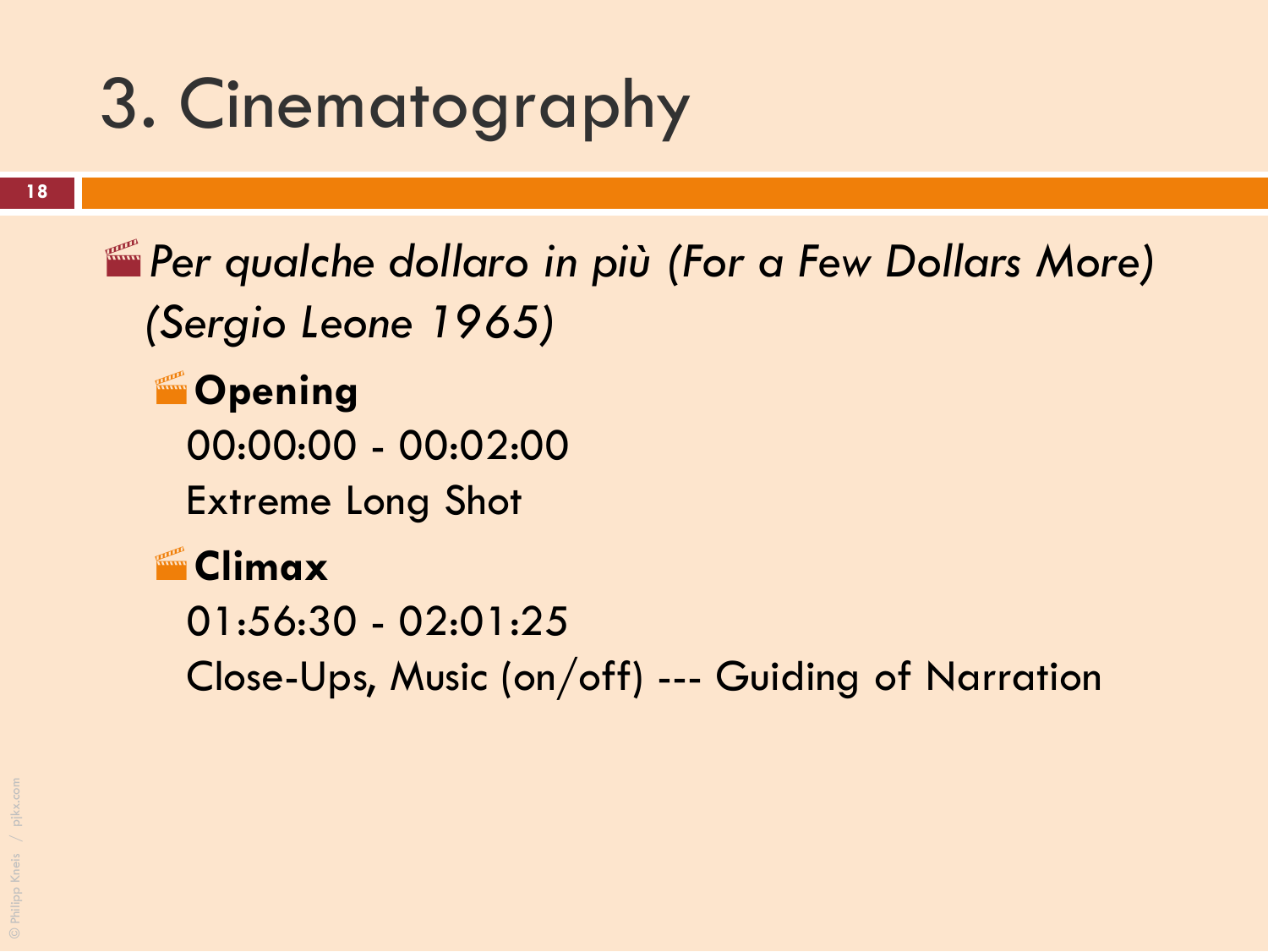### 3.3. Perspective

Bird's Eye

Frog's Eye



**19**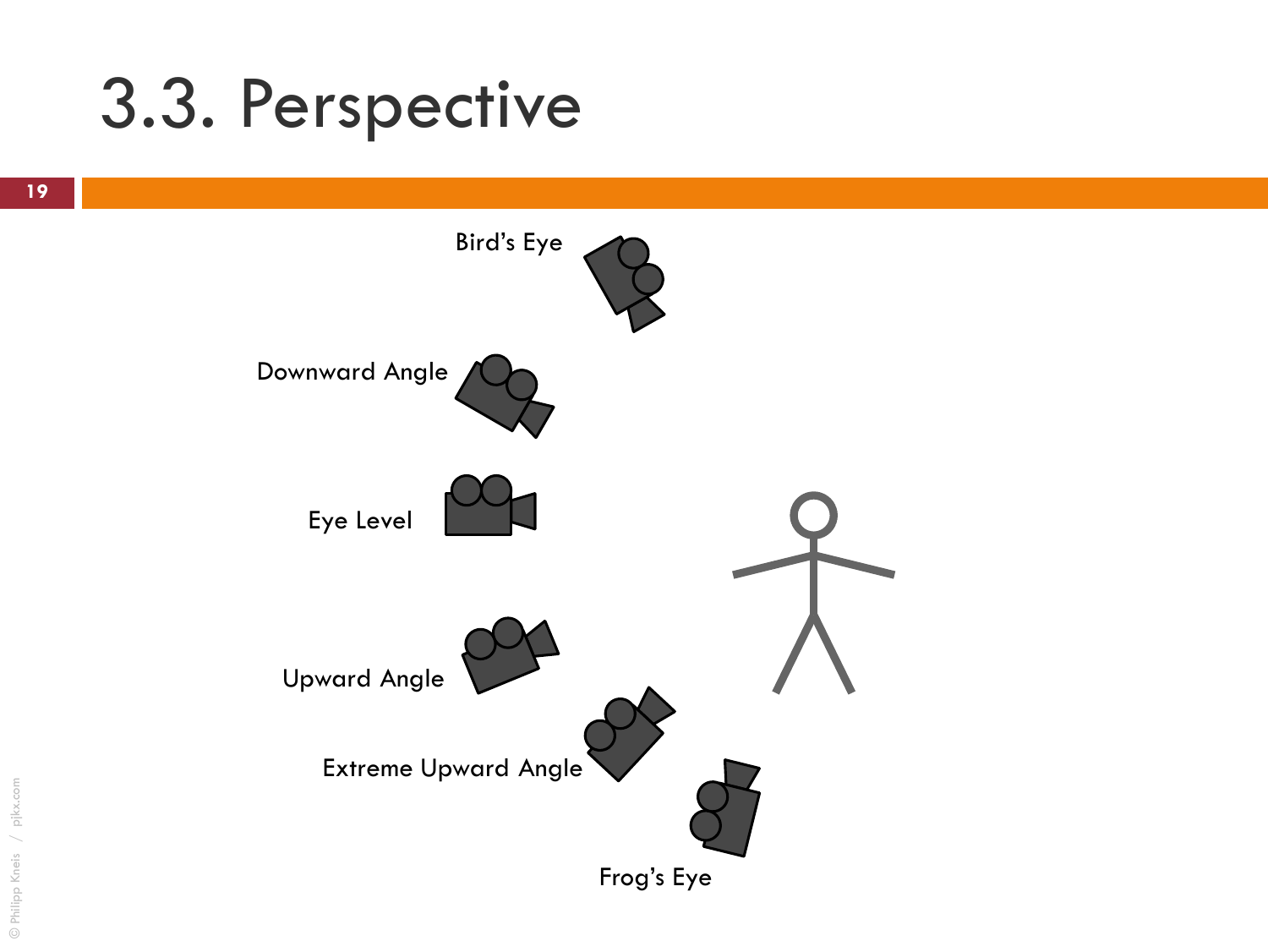## 3.4. Moving Camera

- □ Moving Camera
	- **D** Stationary
	- **D** Steadycam
	- **Handheld**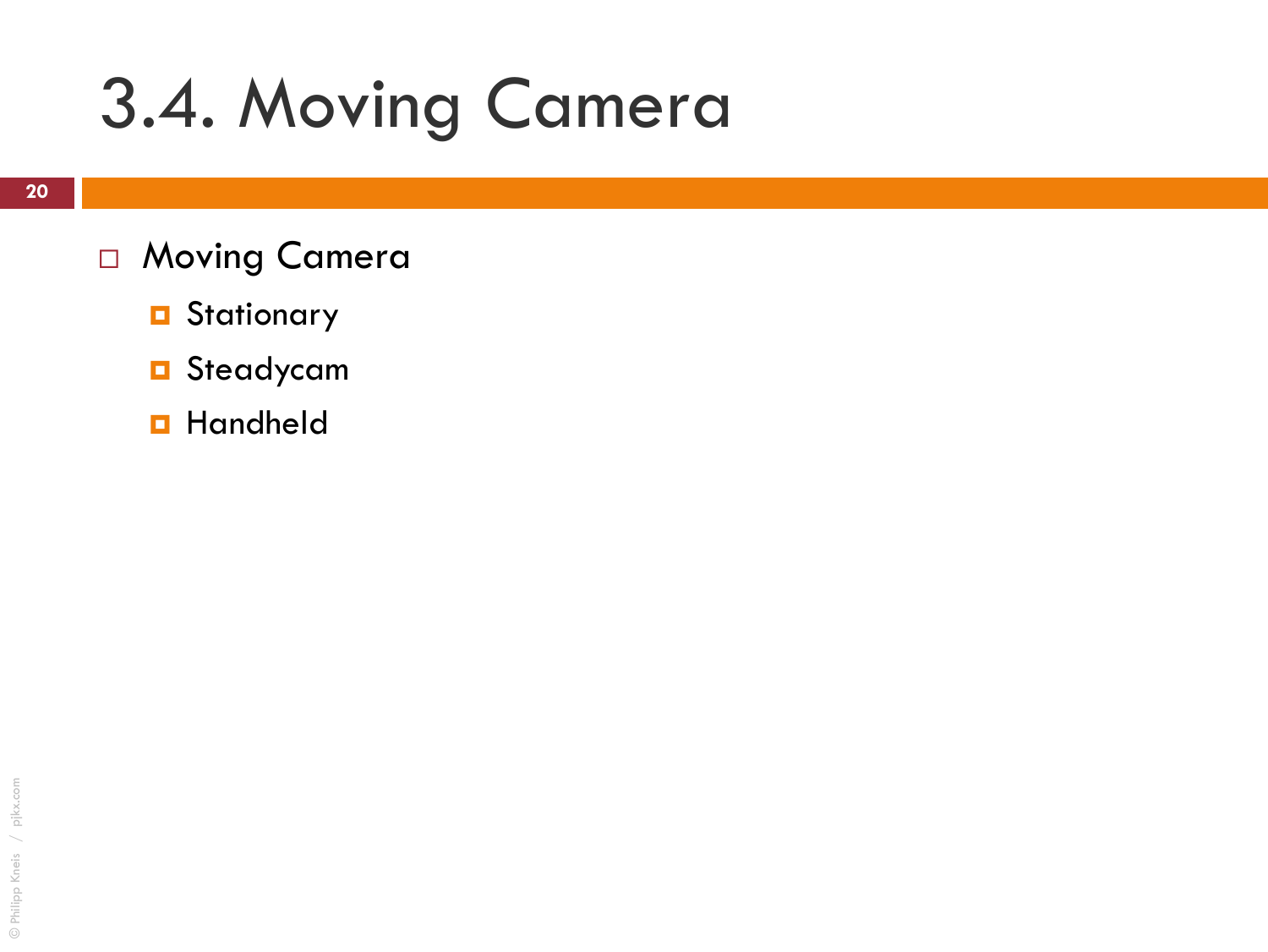## 3.4. Moving Camera

**21**

© Philipp Kneis / pjkx.com

© Philipp Kneis

/ pikx.com

#### □ Moves along an Axis

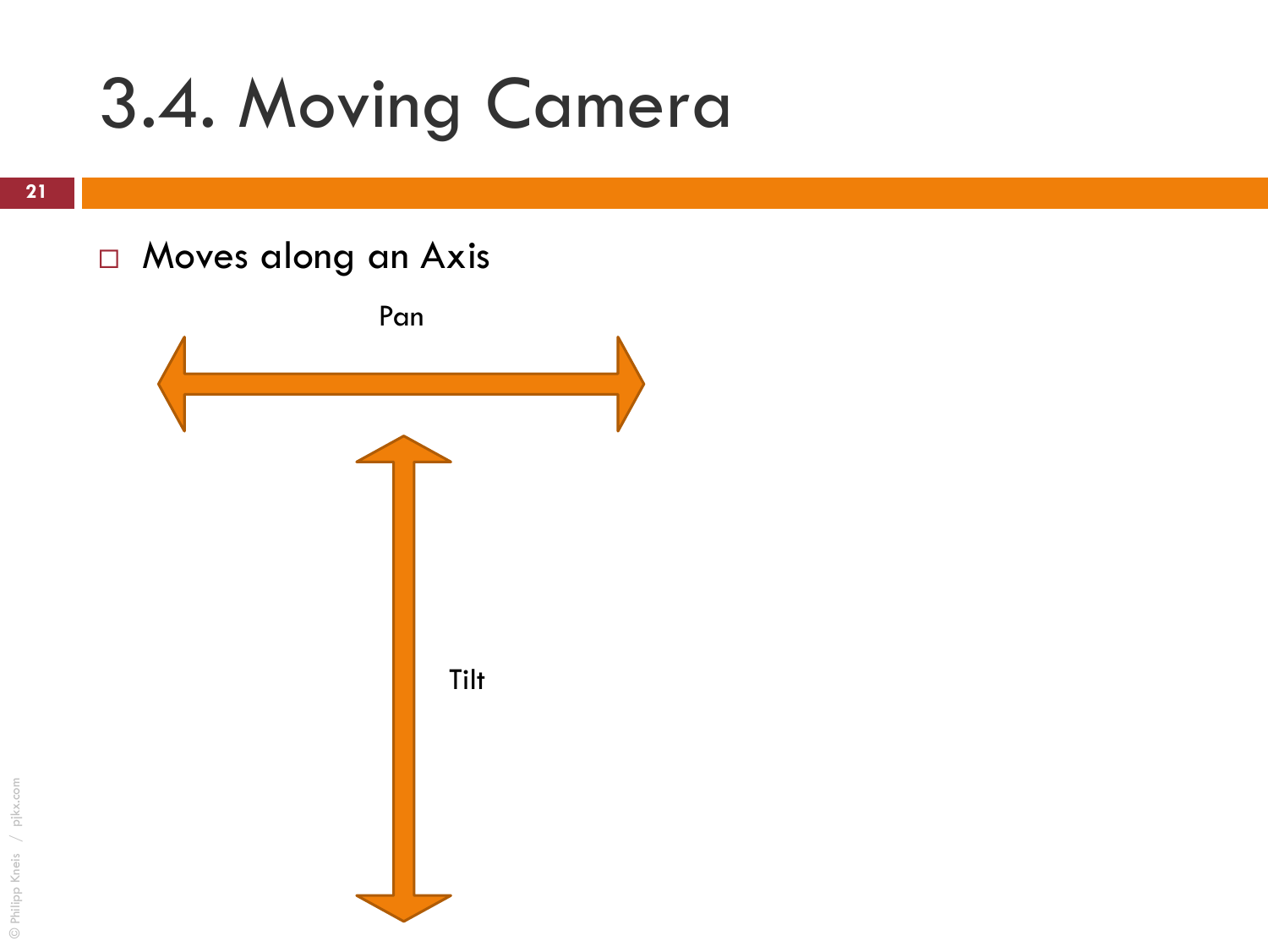## 3.4. Moving Camera

#### □ Tracking

- $\Box$  camera moves along on a Dolly, is moved along tracks
- **D** Natural sense of moving through space

#### □ Zooming

- **Q** camera is stationary
- $\Box$  zoom through lens
- **unnatural**
- □ Both can be combined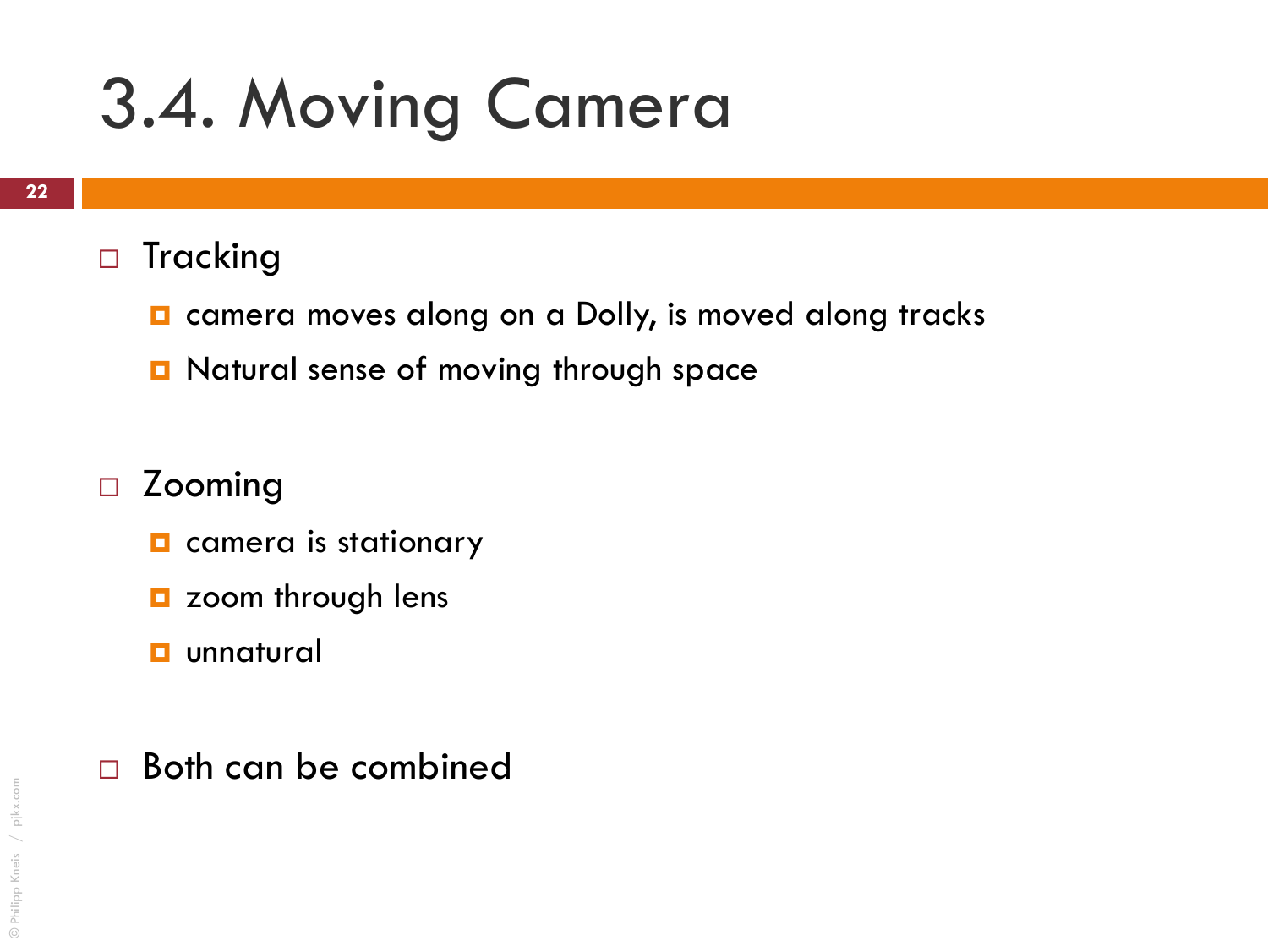## 3.5. Duration / Number of Shots

- $\Box$  Shots can be
	- **Long**
	- **D** Short
- $\Box$  the number of shots for a film has increased over time, it is usually higher in action films than in drama or comedy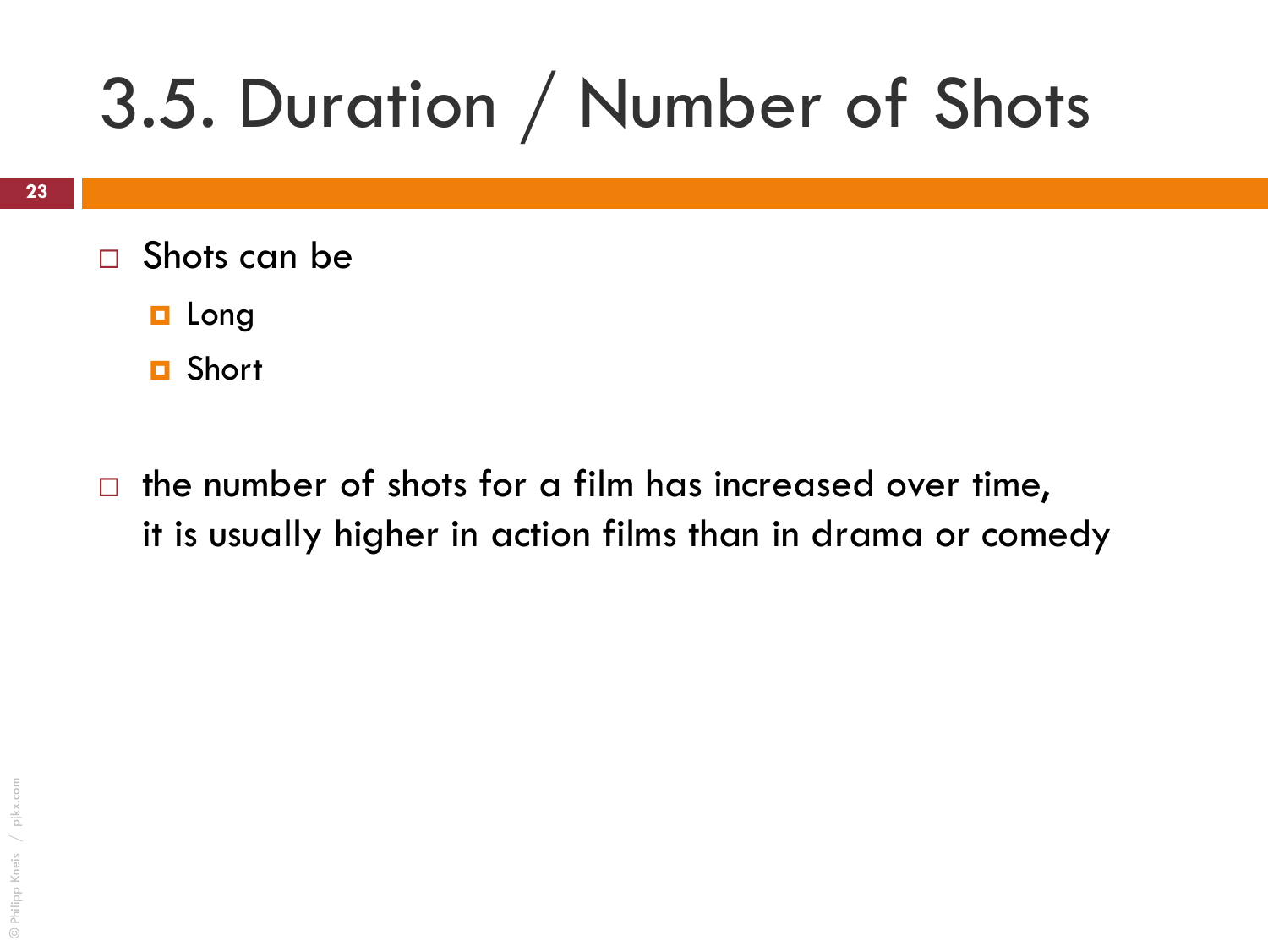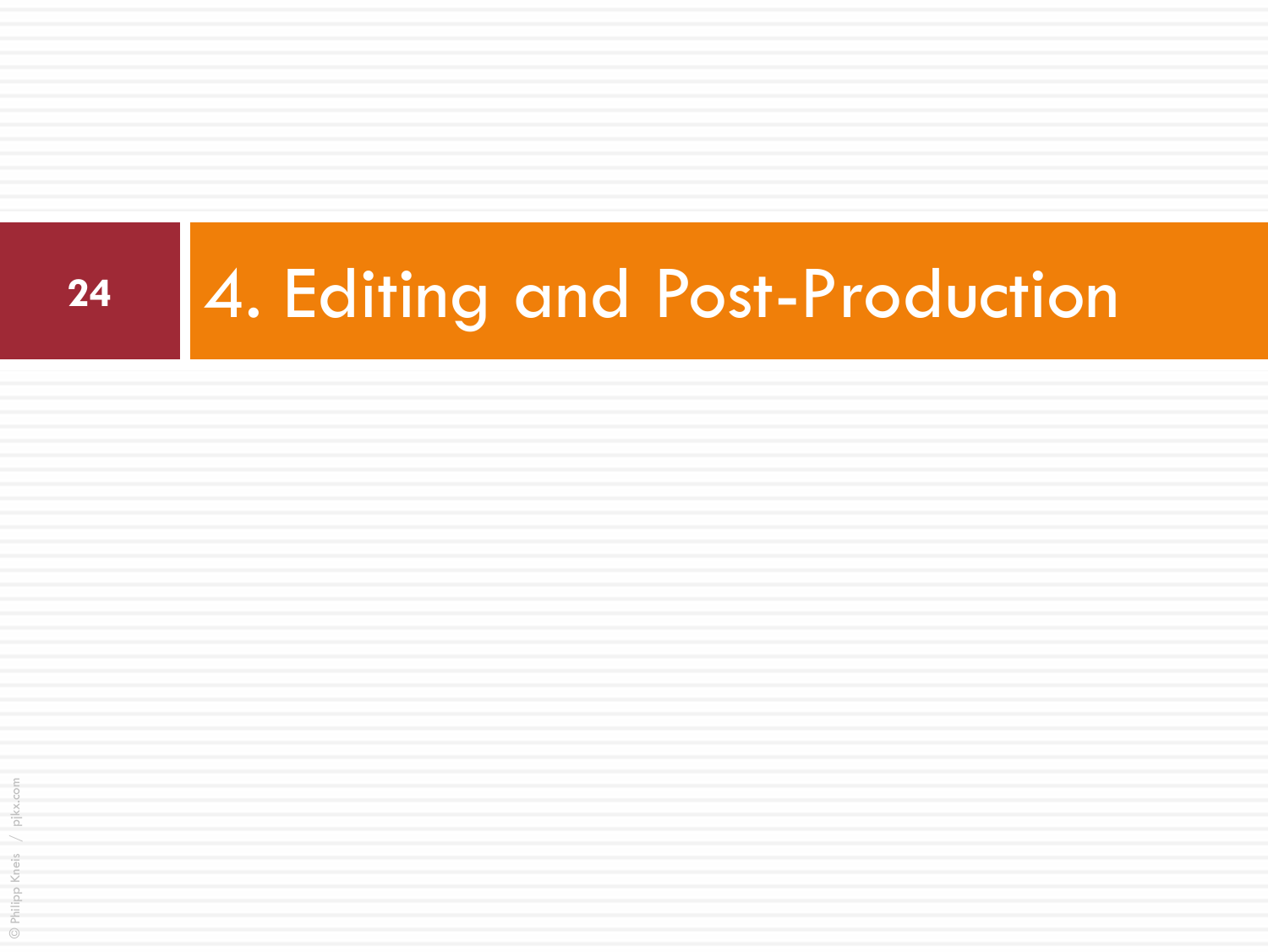## 4. Editing and Post-Production

- □ Editing collates all filmed material and assembles the narrative
- $\square$  guiding the viewer
- $\Box$  telling the story